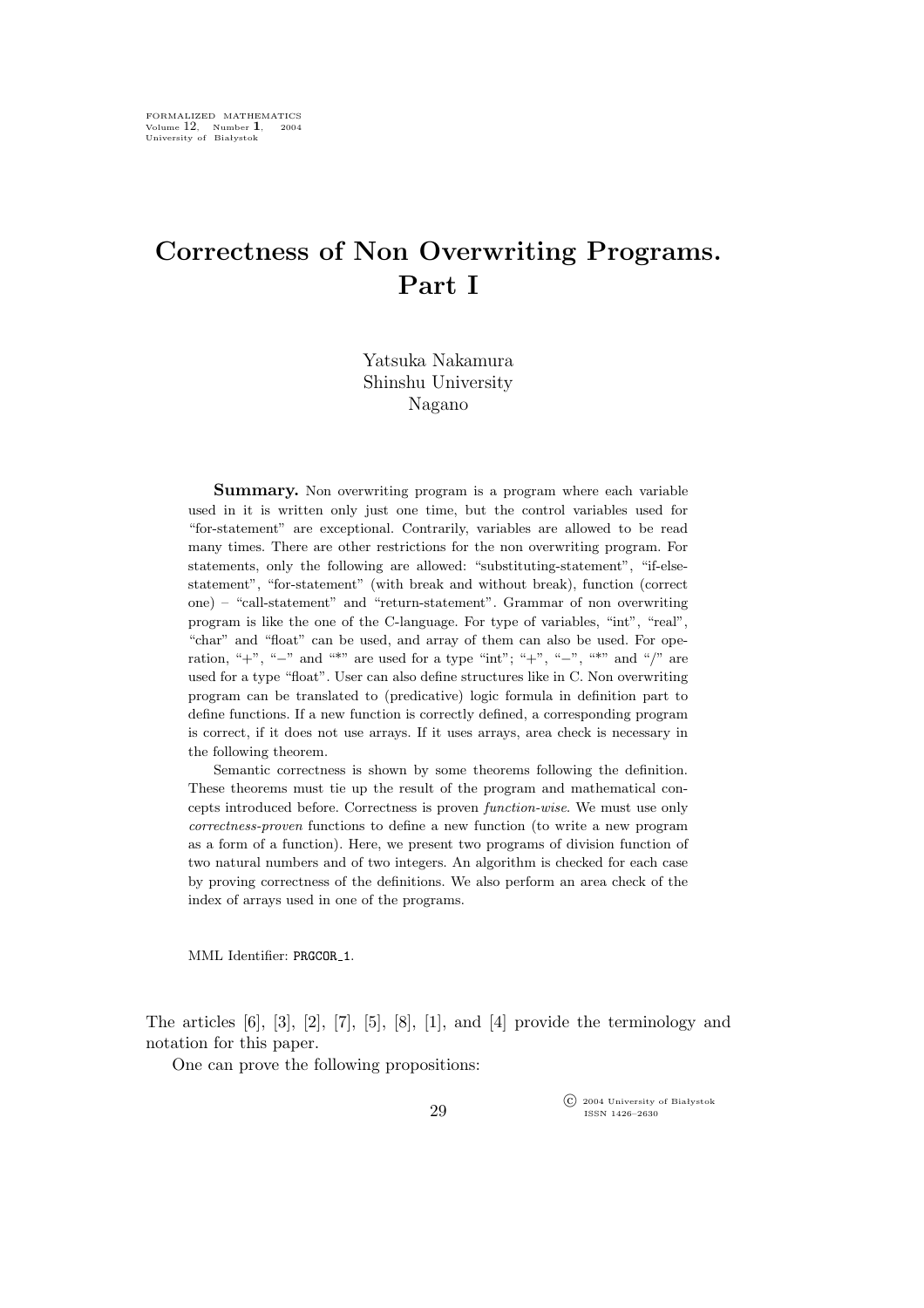## 30 yatsuka nakamura

- (1) For all natural numbers n, m, k holds  $(n + k) (m + k) = n m$ .
- (2) For all natural numbers *n*, *k* such that  $k > 0$  and *n* mod  $2 \cdot k \ge k$  holds  $(n \mod 2 \cdot k) - k = n \mod k$  and  $(n \mod k) + k = n \mod 2 \cdot k$ .
- (3) For all natural numbers n, k such that  $k > 0$  and n mod  $2 \cdot k \geq k$  holds  $n \div k = (n \div 2 \cdot k) \cdot 2 + 1.$
- (4) For all natural numbers n, k such that  $k > 0$  and n mod  $2 \cdot k < k$  holds  $n \mod 2 \cdot k = n \mod k$ .
- (5) For all natural numbers n, k such that  $k > 0$  and n mod  $2 \cdot k < k$  holds  $n \div k = (n \div 2 \cdot k) \cdot 2.$

Let C be a set, let f be a partial function from C to  $\mathbb{Z}$ , and let x be a set. One can verify that  $f(x)$  is integer.

Next we state two propositions:

- (6) Let m, n be natural numbers. Suppose  $m > 0$ . Then there exists a natural number i such that for every natural number  $k_2$  such that  $k_2 < i$ holds  $m \cdot 2^{k_2} \leqslant n$  and  $m \cdot 2^i > n$ .
- (7) For every integer i and for every finite sequence f such that  $1 \leq i$  and  $i \leqslant \text{len } f \text{ holds } i \in \text{dom } f.$

Let n, m be integers. Let us assume that  $n \geq 0$  and  $m > 0$ . The functor Idiv1Prg $(n, m)$  yields an integer and is defined by the condition (Def. 1).

- (Def. 1) There exist finite sequences  $s_1, s_2, p_1$  of elements of  $\mathbb Z$  such that
	- (i)  $\ln s_1 = n + 1$ ,
	- (ii)  $\ln s_2 = n + 1$ ,
	- (iii)  $\text{len } p_1 = n + 1,$
	- (iv) if  $n < m$ , then Idiv1Prg $(n, m) = 0$ , and
	- (v) if  $n \nless m$ , then  $s_1(1) = m$  and there exists an integer i such that  $1 \leq i$  and  $i \leq n$  and for every integer k such that  $1 \leq k$  and  $k < i$  holds  $s_1(k + 1) = s_1(k) \cdot 2$  and  $s_1(k + 1) \geq n$  and  $s_1(i + 1) = s_1(i) \cdot 2$  and  $s_1(i + 1) > n$  and  $p_1(i + 1) = 0$  and  $s_2(i + 1) = n$  and for every integer j such that  $1 \leq j$  and  $j \leq i$  holds if  $s_2((i+1)-(j-1)) \geq s_1((i+1)-j)$ , then  $s_2((i+1)-j) = s_2((i+1)-(j-1)) - s_1((i+1)-j)$  and  $p_1((i+1)-j) =$  $p_1((i+1)-(j-1)) \cdot 2+1$  and if  $s_2((i+1)-(j-1)) \ge s_1((i+1)-j)$ , then  $s_2((i+1)-j) = s_2((i+1)-(j-1))$  and  $p_1((i+1)-j) = p_1((i+1)-(j-1)) \cdot 2$ and Idiv1Prg $(n,m) = p_1(1)$ .

Next we state four propositions:

- (8) Let *n*, *m* be integers. Suppose  $n \geq 0$  and  $m > 0$ . Let  $s_1, s_2, p_1$  be finite sequences of elements of  $\mathbb Z$  and i be an integer. Suppose that
- (i)  $\ln s_1 = n + 1$ ,
- (ii)  $\ln s_2 = n + 1$ ,
- (iii) len  $p_1 = n + 1$ , and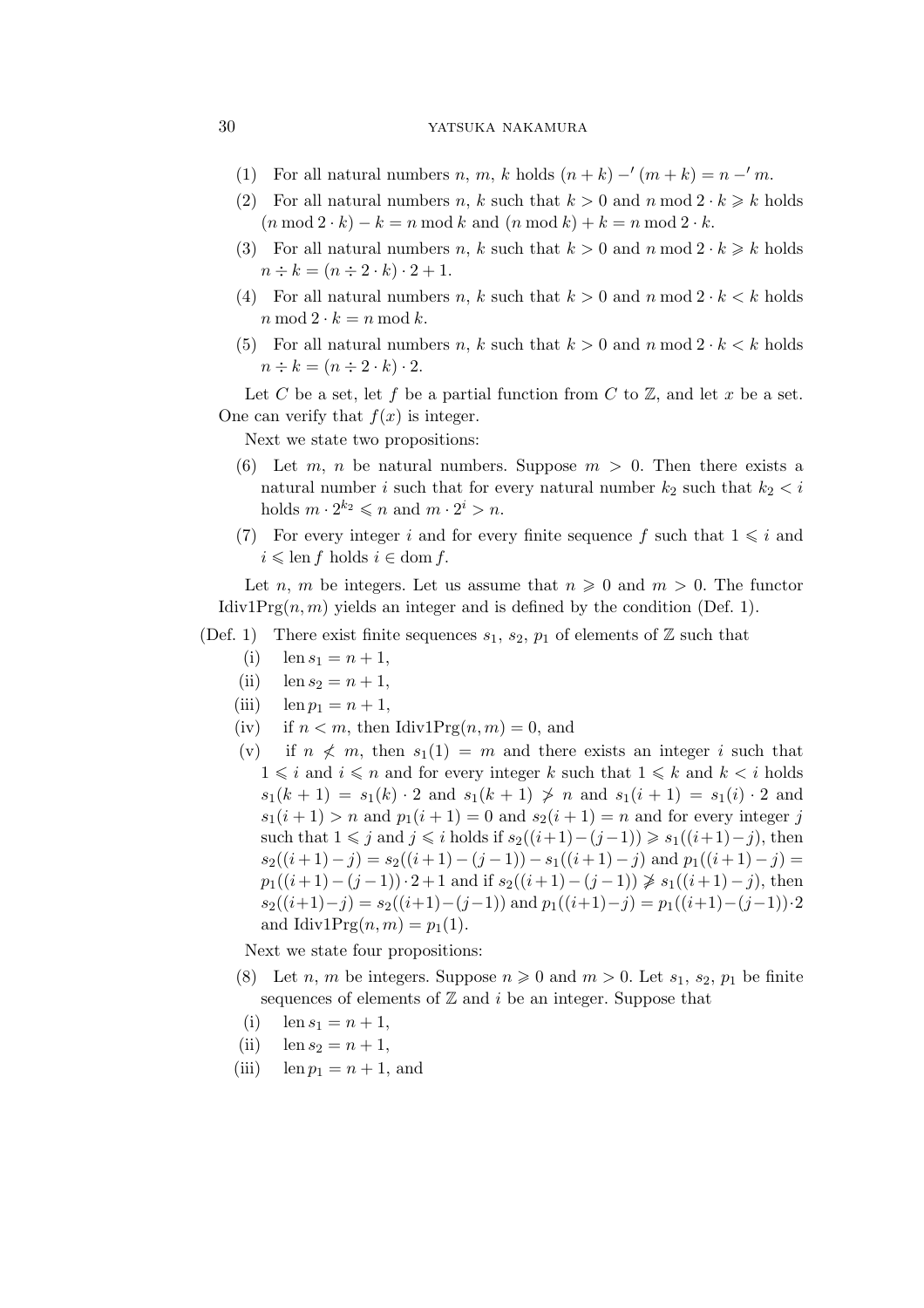- (iv) if  $n \nless m$ , then  $s_1(1) = m$  and  $1 \nless i$  and  $i \nless n$  and for every integer k such that  $1 \leq k$  and  $k < i$  holds  $s_1(k+1) = s_1(k) \cdot 2$  and  $s_1(k+1) \not\geq n$  and  $s_1(i+1) = s_1(i) \cdot 2$  and  $s_1(i+1) > n$  and  $p_1(i+1) = 0$  and  $s_2(i+1) = n$  and for every integer j such that  $1 \leq j$  and  $j \leq i$  holds if  $s_2((i+1)-(j-1)) \geq$  $s_1((i+1)-j)$ , then  $s_2((i+1)-j) = s_2((i+1)-(j-1)) - s_1((i+1)-j)$ and  $p_1((i + 1) - j) = p_1((i + 1) - (j - 1)) \cdot 2 + 1$  and if  $s_2((i + 1) - (j - 1))$ 1))  $\geqslant s_1((i + 1) - j)$ , then  $s_2((i + 1) - j) = s_2((i + 1) - (j - 1))$  and  $p_1((i+1)-j) = p_1((i+1)-(j-1)) \cdot 2$  and Idiv1Prg $(n,m) = p_1(1)$ . Then
- (v)  $\text{len } s_1 = n + 1,$
- (vi)  $\text{len } s_2 = n + 1,$
- (vii)  $\text{len } p_1 = n + 1,$
- (viii) if  $n < m$ , then Idiv1Prg $(n, m) = 0$ , and
- (ix) if  $n \nless m$ , then  $1 \in \text{dom } s_1$  and  $s_1(1) = m$  and  $1 \leq i$  and  $i \leq n$  and for every integer k such that  $1 \leq k$  and  $k < i$  holds  $k + 1 \in \text{dom } s_1$  and  $k \in \text{dom } s_1 \text{ and } s_1(k+1) = s_1(k) \cdot 2 \text{ and } s_1(k+1) \not\geq n \text{ and } i+1 \in \text{dom } s_1 \text{ and }$ *i* ∈ dom  $s_1$  and  $s_1(i + 1) = s_1(i) \cdot 2$  and  $s_1(i + 1) > n$  and  $i + 1 \in \text{dom } p_1$ and  $p_1(i + 1) = 0$  and  $i + 1 \in \text{dom } s_2$  and  $s_2(i + 1) = n$  and for every integer j such that  $1 \leq j$  and  $j \leq i$  holds  $(i + 1) - (j - 1) \in \text{dom } s_2$  and  $(i + 1) - j \in \text{dom } s_1 \text{ and if } s_2((i + 1) - (j - 1)) \geq s_1((i + 1) - j), \text{ then}$  $(i+1)-j \in \text{dom } s_2 \text{ and } (i+1)-j \in \text{dom } s_1 \text{ and } s_2((i+1)-j) = s_2((i+1)-j)$  $(j-1)$ ) − s<sub>1</sub>((i+1) − j) and (i+1) − j ∈ dom p<sub>1</sub> and (i+1) − (j − 1) ∈ dom p<sub>1</sub> and  $p_1((i+1)-j) = p_1((i+1)-(j-1)) \cdot 2+1$  and if  $s_2((i+1)-(j-1))$  ≱ s<sub>1</sub>((i + 1) − j), then  $(i + 1) - j \in \text{dom } s_2$  and  $(i + 1) - (j - 1) \in \text{dom } s_2$ and  $s_2((i + 1) - j) = s_2((i + 1) - (j - 1))$  and  $(i + 1) - j \in \text{dom } p_1$  and  $(i+1) - (j-1) \in \text{dom } p_1 \text{ and } p_1((i+1) - j) = p_1((i+1) - (j-1)) \cdot 2 \text{ and }$  $1 \in \text{dom } p_1 \text{ and } \text{Idiv1Prg}(n,m) = p_1(1).$
- (9) For all natural numbers n, m such that  $m > 0$  holds Idiv1Prg((n qua integer),  $(m \text{ qua integer}) = n \div m$ .
- (10) For all integers n, m such that  $n \geq 0$  and  $m > 0$  holds Idiv1Prg(n, m) =  $n \div m$ .
- (11) Let n, m be integers and  $n_2$ ,  $m_2$  be natural numbers. Then
- (i) if  $m = 0$  and  $n_2 = n$  and  $m_2 = m$ , then  $n \div m = 0$  and  $n_2 \div m_2 = 0$ ,
- (ii) if  $n \geq 0$  and  $m > 0$  and  $n_2 = n$  and  $m_2 = m$ , then  $n \div m = n_2 \div m_2$ ,
- (iii) if  $n \geq 0$  and  $m < 0$  and  $n_2 = n$  and  $m_2 = -m$ , then if  $m_2 \cdot (n_2 \div \mathbf{S})$  $(m_2) = n_2$ , then  $n \div m = -(n_2 \div m_2)$  and if  $m_2 \cdot (n_2 \div m_2) \neq n_2$ , then  $n \div m = -(n_2 \div m_2) - 1,$
- (iv) if  $n < 0$  and  $m > 0$  and  $n_2 = -n$  and  $m_2 = m$ , then if  $m_2 \cdot (n_2 \div n)$  $(m_2) = n_2$ , then  $n \div m = -(n_2 \div m_2)$  and if  $m_2 \cdot (n_2 \div m_2) \neq n_2$ , then  $n \div m = -(n_2 \div m_2) - 1$ , and
- (v) if  $n < 0$  and  $m < 0$  and  $n_2 = -n$  and  $m_2 = -m$ , then  $n \div m = n_2 \div m_2$ .